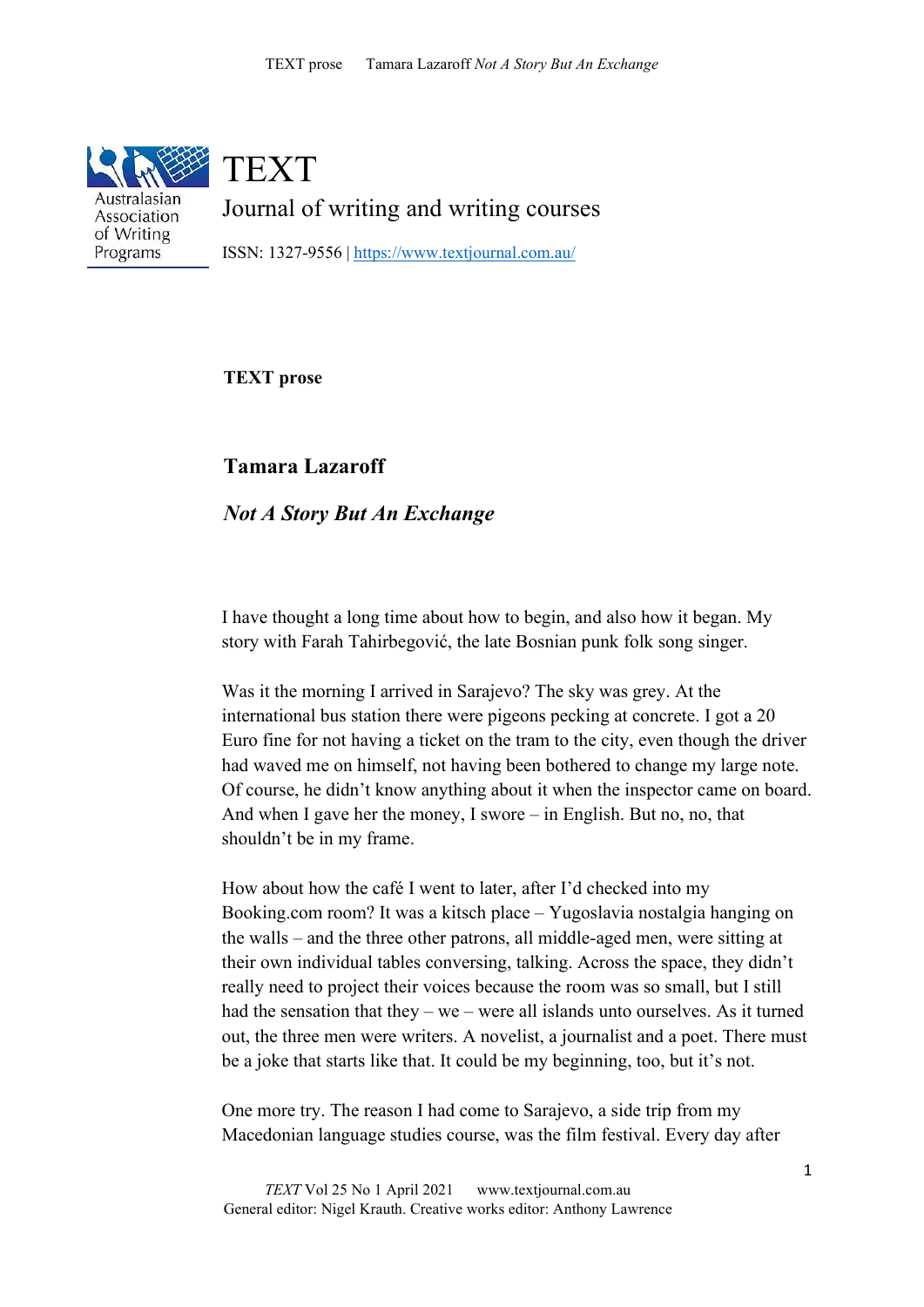that first day, from my room I would walk down the hill, have my coffee at the writers' kitsch café, and then make my way to the cinema, go until midnight, like watching films was my job. There were some great films, too. Films that broke my heart; films that broke my idea of what a film should look like; films that made me see old things like they were new. But that is not what I want to remember. What I want to remember is that on my way to the cinema, on my way down the hill, after the café and just before the marketplace, on my left, there was an apartment building, Austro-Hungarian in style. From one of its windows, the only one that was open, I would always hear the sound of someone playing a piano. A beautiful sound, a sound that poured out onto the street. Pouring, pouring, pouring. Now. That's closer.

The trouble is that when I think of the story of Farah Tahirbegović and me, there really is no story. No this-happened, then that-happened; no string of correlating cause-and-effect events. But there are some facts. Or rather, an actual web of communications and connections over time. Though not in any linear or chronological order, each piece, each part, holds onto all the others with fishing wire, a spider's silk, a tangle of invisible hands.

\*

\*

Ferida was the director of the Farah Tahirbegović Foundation for over ten years, a fund for young Bosnian artists of various disciplines, which she set up herself though recently, sadly, she tells me, she's had to give it up. Over our two long Messenger conversations in the space of a year, I also learn that Farah was not predominantly a musician or singer, as I'd imagined, but a writer (and editor and publisher) which I like very much. They met at a refugee centre, writes Ferida in her text bubbles, in Slovenia during the 1990s, during the early days of the Yugoslav Wars. At the time, Ferida was trying to get back home to Sarajevo, back to her parents and the love of her life, after a badly-timed poetry residency in the US; Farah, who was much younger, only nineteen, organised a reading for her in their temporary country of exile. That night, the night of the reading, Ferida told Farah that if she did make it back, and if she survived, and if she had a child, and if that child was a girl, she would call her Farah. And that is what she did*.* As well as establishing a foundation in her name. This doesn't surprise me at all – that Farah made such a huge impression, and so quickly, on someone else.

\*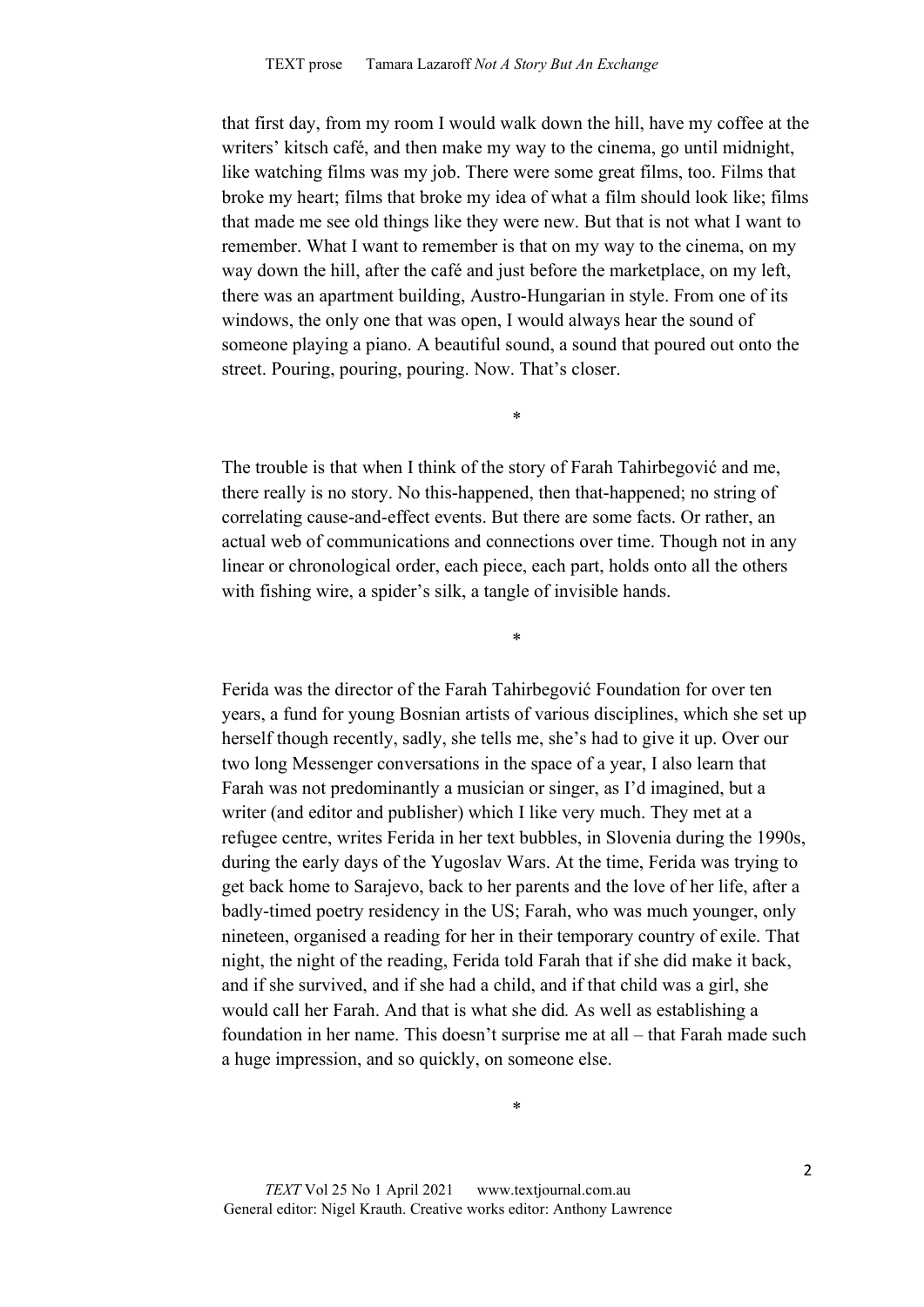Gena is my aunt – a distant aunt on paper, on our family tree. One of the links we share is that my paternal grandfather and her uncle spent five years together in the same prison cell in Greece during World War 2 after deserting the Communist cause and the idea of Federal People's Republic of Yugoslavia before it was born – something I didn't know until Gena told me in her Logan lounge room a few months ago. (Though I knew my grandfather was a refugee, and that this is partly why I am here. In Australia, I mean.) In the same lounge room, on the same weekend, Gena translates Farah's memoir, *Letter to Parents 1993*, about her refugee years and the circumstances right before it, a book which Ferida had her husband post to me from Sarajevo the year before last – as a gift. Gena translates the whole thing, this gift, from Bosnian to Macedonian and Macedon-lish, orally – I cannot read Bosnian (or Serbo-Croatian) but Gena does, having grown up in the former Yugoslavia – but only, of course, after she has fed me homemade baklava, freshly baked bread and a hearty bean stew. Because we're both so full and sleepy, I'm sure she must be skimming and skipping a little, and so I interrupt with my questions, my main concerns. Does she say anything about music, about *sevdalinka*, about the old folk songs? No, not much, a sentence here and there. There are also some expressions, some words I don't understand. Like: *zhivee zhurka*. Gena says, using her own memories of her own university days back in Yugoslavia, it's the feeling you have when you are young and living with friends; you're close, you're having a good time, and because you have no worries you sleep wherever your head falls, like a cat. And an *index*? It's a written report, a card that your department keeps of everything you have studied, and all the exams you have taken and passed (or failed); it is the thing that Farah did not have time to get before she had to get on a bus and leave her city under siege. And that is why when she arrives in Slovenia, she is not allowed to continue with her studies in literature. There is no proof. But there is love, and unity, and friendship, says Gena. Friendship, above all else.

I am in the departure lounge at Melbourne domestic airport, returning home after visiting my own old university friends – or, at least, I'm trying to return. Because we'd been laughing so much, having such a good time, I'd forgotten my worries – *zhivee zhurka* – and missed my flight. It will be hours now before the next one arrives. And so, I have some time to search out Farah on my iPhone, knowing that I won't find her – not the actual Farah. She's no longer alive, and not directly because of the war but a more commonplace illness, which, I learned some time ago, took her fast. Still, I try. This is what I do, and have been doing for already seven years, when I can. Am I obsessed? Am I lonely? What I tell Ferida and Gena is that I am writing a story, but

\*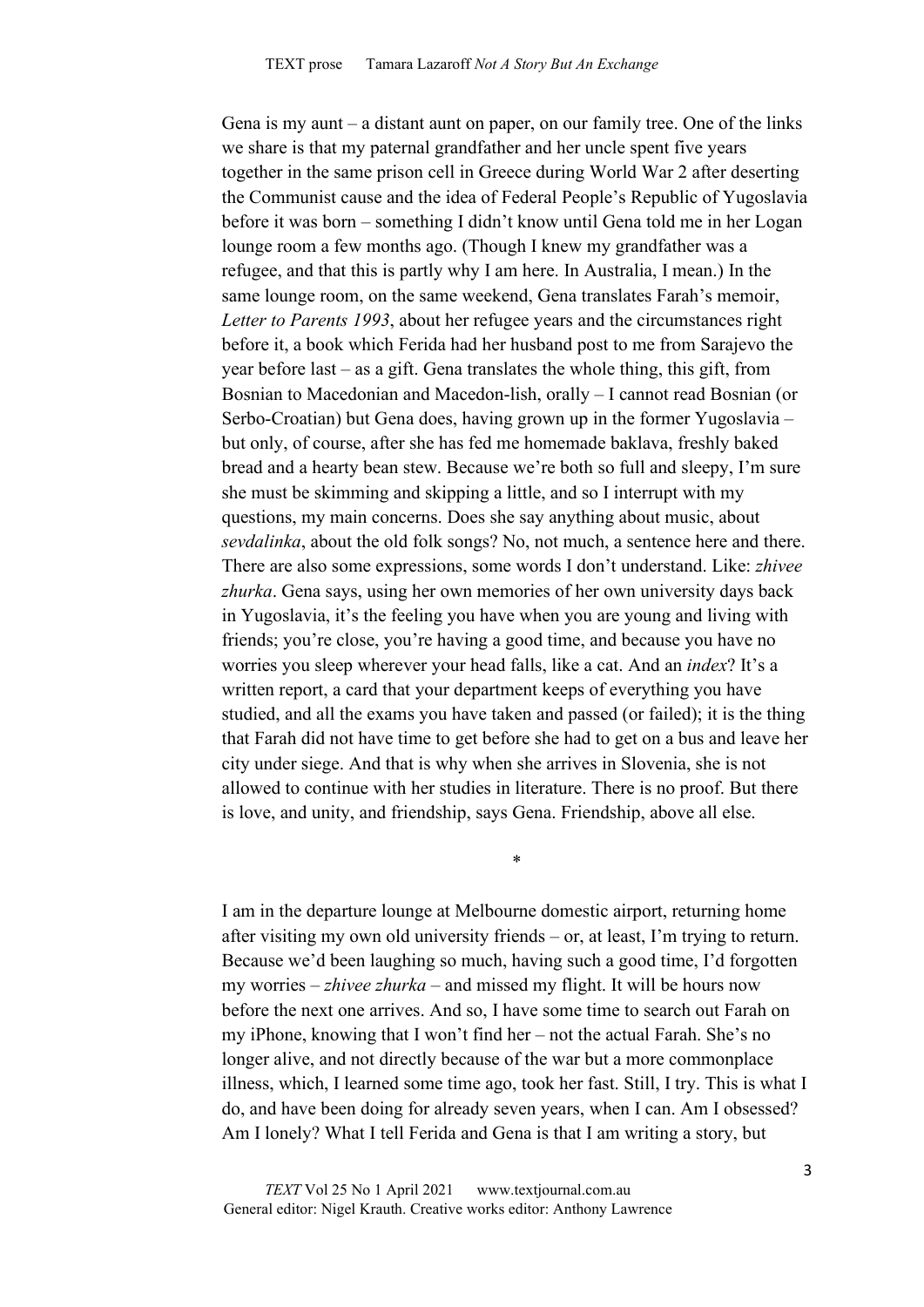really all I want to do is talk about her, hear about her, bring her close. This is what makes me type her name into the search engine, this time an academic one, and I'm surprised when something actually comes up. It's a cultural anthropology paper about gender and music-making in exile, specifically about young, female Bosnian refugee musicians in Slovenia during the '90s who found ways to reinvent themselves and their situation, to deal with their collective grief and bring people together, rather than separate and destroy. In part, it's about Farah. It's about Room 135C at the Šmartinska Street refugee centre, Ljubljana, where she invited new friends to fill the empty hours of no school or university, to play, to make music. It's about the *sevdalinka* she suggested to them, these displaced and largely urbane youths in jeans and Converse sneakers who had no previous interest in traditional Macedonian and Bosnian folk songs whatsoever. Eventually though, under her loose leadership, they came around and, as a makeshift group of shifting members, ended up performing their DIY, punk-like interpretations, not only at the refugee centre but at Slovenian bars, rock clubs, the city squat, and achieved what the authors describe as an unintentional underground cult status. The authors – Alenka and Miha – were, after all, there to see, as the footnotes tell me. On stage and in the audience, they also heard the visceral hoots and shouts and cries of those present; heard the way Farah sang was like it was food. As did Marina, Vesna, Damir; and they are made mention of, too. But I already 'know' them from the documentary film I must've watched a hundred times, the one by which I was originally introduced to Farah. And so together I tie them all, the people and pieces, old to new, words to image to sound. I read and reread, and as I do I have the feeling that I am standing in a tight circle of friends of friends of friends in which Farah, and what she gave – what she gives – is at its centre. And then there's the call. My plane is boarding now.

It wasn't actually at the Sarajevo Film Festival that I first saw the documentary by which I first learned about Farah Tahirbegović but a few months later at home, in Brisbane, where I was having a film festival of my own, using the online archives as a guide. The Sarajevo Film Festival Audience Prize, 2009. Winner: *Sevdah*. Short for *sevdalinka*. Short for the sorrows of the heart transformed into art. It got me right away, too, this film. Pierced me in just the way I like. The shuffle of images seemed so familiar, as well as the Sarajevo cityscape. The corner kiosk. Wasn't that where I eventually bought a prepaid tram card? The elderly, stooped woman confidently crossing a busy road. I saw that, too. And the pair of woman's hands, just like my grandmother's, swollen and knuckly from work, rolling the pastry dough so very, very thin that if she were to lift it up you could see right through it, like a membrane, a

\*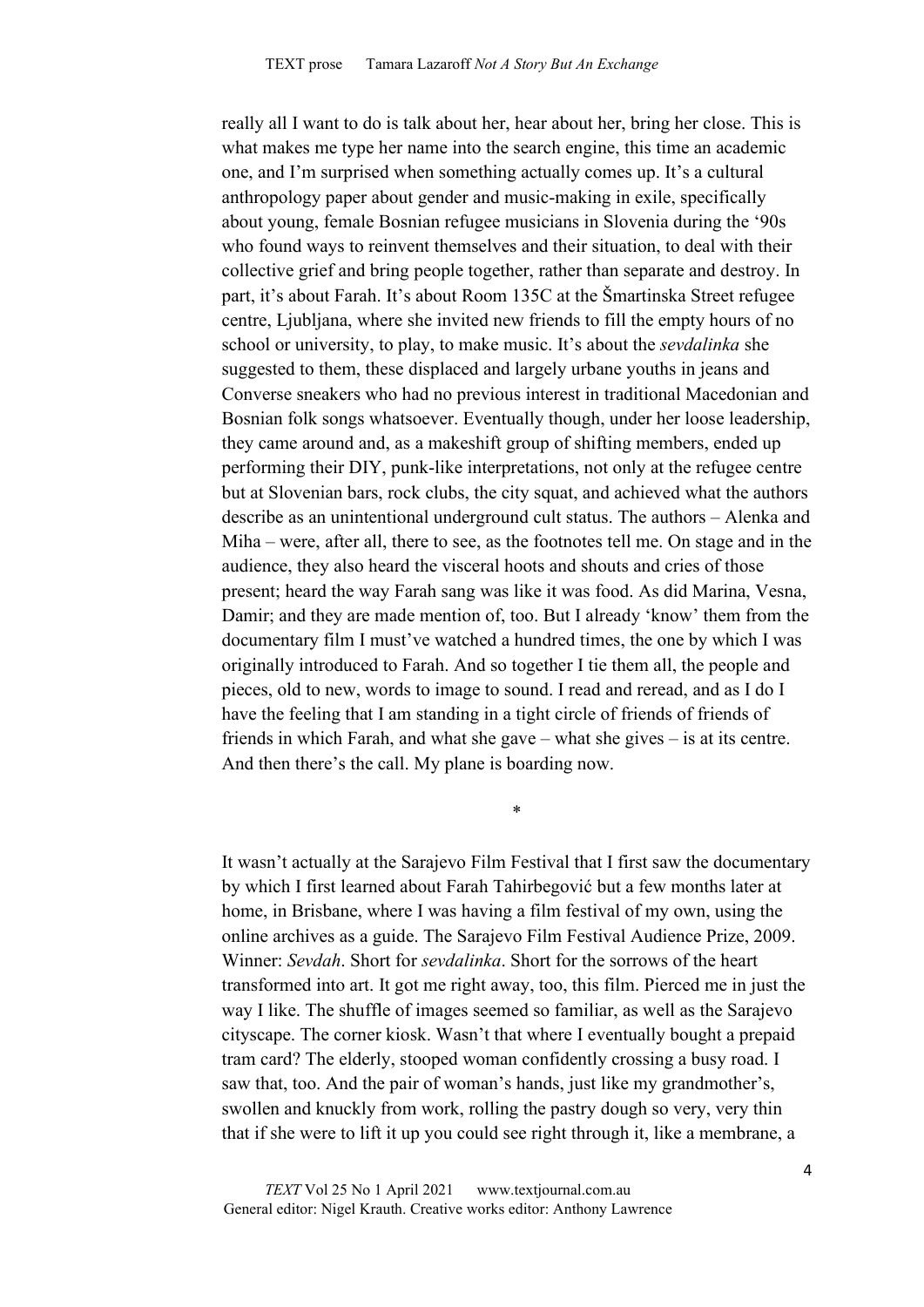memory, a portal to the past. The past. The film is not really about Farah at all on its surface – it's about a tangle of things like loss, grief, roots, heritage, honour, musical tradition and change, starting again, legacy, the return, tracing the fine lines of personal and larger histories – but Farah's presence, and absence, imbue it from beginning to end. She's the impetus, the inspiration, the subtext and the object of the impossible search, though she is never seen, not until the very end in a still photograph dedication. Neither is she heard, and only briefly heard about. In one of the opening scenes, the filmmaker, Marina, and one of her main protagonists, Damir, sit together closely and listen to a recording of a *sevdalinka* song on a laptop, a song he and Farah used to listen to together; and they speak to each other about what Farah meant to them, and the ways she had and still imprints their lives. Their faces are in closeup. Warm smiles, the spray of lines around eyes. The way the filmmaker's hand tenderly caresses her own arm. This is what moved so much. The gift of being granted witness to an intimate but platonic, almost familial love.

\*

Of course, after watching the documentary, I googled the name 'Farah Tahirbegović' right away. Who was she? The first substantial thing I found – and there wasn't much – was a live audio recording of an old song called *Uchi Me Majko* (Teach Me Mother) from the Ljubljana days, which an original member of the band, Benjamin, had uploaded on YouTube. I have to admit, like the young people in Room 135C at Šmartinska Street refugee centre, I had always found these old folk songs slightly ridiculous. I'd half-heard and dismissed them at the large weddings that we, as an extended family, went to in Sydney, Newcastle, Wollongong; and on the Macedonian-language radio programs my aunties played on Sunday afternoons. I believed they had nothing to offer except the conservative values and gender-cornering I sought to tear myself from – and I did, I had, I had estranged myself almost entirely and it was a cause of grief. Still, I must've retained something of them, the old songs, because I did recognise, at least vaguely, the melody to *Uchi Me Majko*  and the oddly mystifying lyrics depicting a dialogue between a mother and son, one in which he asks his mother how to love a girl; and she replies that he should build a fountain. A fountain. Not a show-offy thing spraying fancy jets and fans of water, but a fountain for living: drinking, bathing, washing, sustaining. A fountain connected to a spring, ever-flowing; when it's done it should gush, unstoppable, inexhaustible, indestructibly. But how to love? How to love deeply? That is the question, and the object in Farah's rendition is not 'the girl', not a romantic attachment but her roots, her culture from which she has been removed. And the way she sings! She provides an answer, pouring, pouring, pouring as if from the very source so that I, too, feel a coming back to